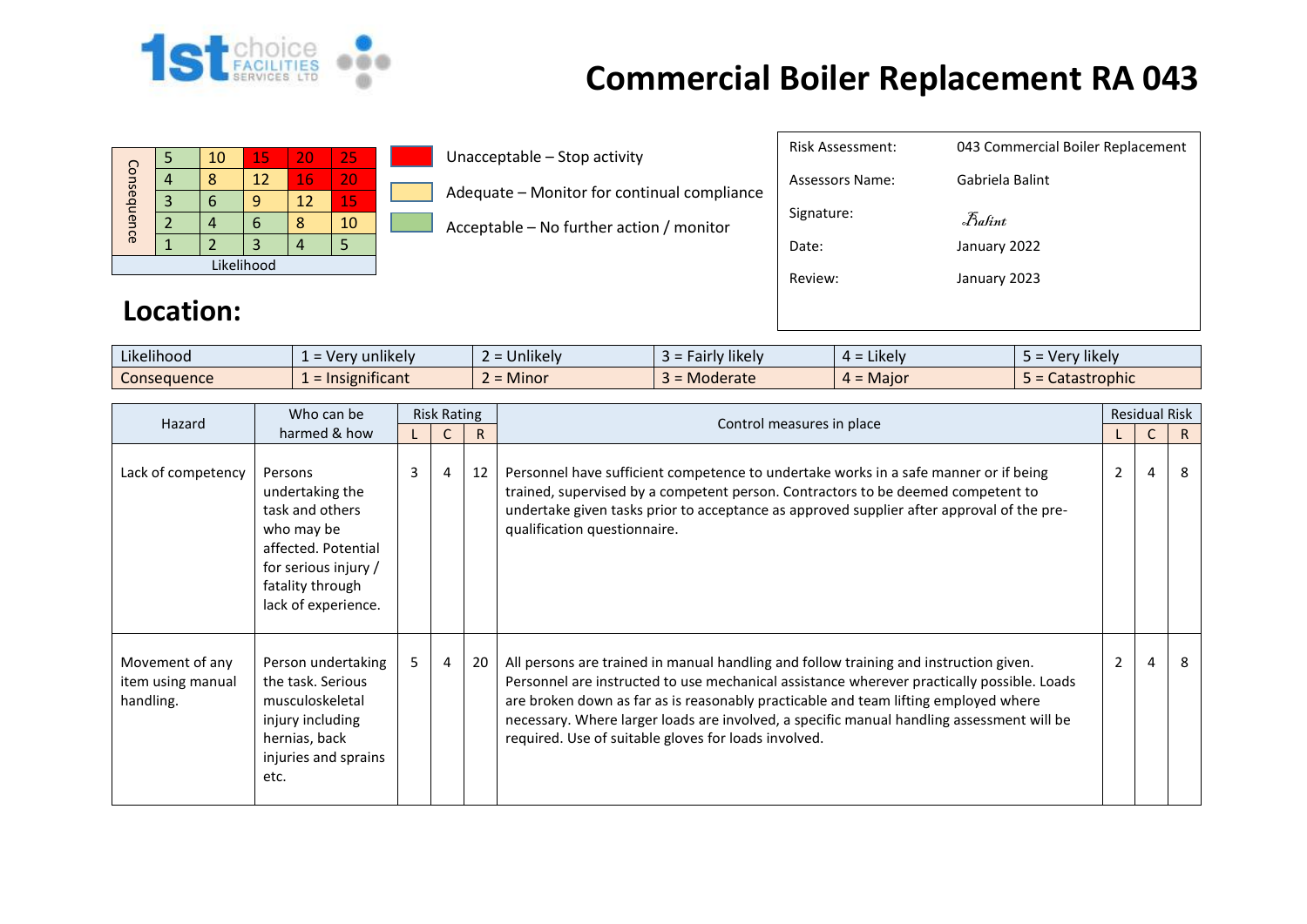

| Work at height                           | Persons<br>undertaking the<br>task. Serious injury<br>potential / fatality<br>through falling<br>from height                | 3 | 5              | 15 | In line with training delivered, operatives are instructed in the following. All work at height is<br>to be planned and only undertaken by competent persons or if being trained, supervised by<br>a competent person. Personnel aware of fragile surfaces and open voids and edges ensuring<br>adequate protection is in place. Work at height is not undertaken where weather conditions<br>prohibit safe working. Use of suitable professional equipment only i.e. scaffold, podium<br>steps, ladders and step ladders etc. For powered access equipment, a separate RA is<br>required. | $\overline{2}$ | 5 | 10 |
|------------------------------------------|-----------------------------------------------------------------------------------------------------------------------------|---|----------------|----|--------------------------------------------------------------------------------------------------------------------------------------------------------------------------------------------------------------------------------------------------------------------------------------------------------------------------------------------------------------------------------------------------------------------------------------------------------------------------------------------------------------------------------------------------------------------------------------------|----------------|---|----|
| Use of substances<br>hazardous to health | All personnel who<br>use or may be<br>affected by the use<br>of hazardous<br>substances, serious<br>injury potential        | 3 | $\overline{4}$ | 12 | Use of product information including COSHH assessments and manufacturers instructions on<br>packaging. Use of authorised substances only. Use of suitable PPE and ventilation as<br>determined in COSHH assessment / MSDS.<br>Personnel to be aware of others who may be affected by the use of the substance.<br>Substances are to be stored in original containers and stored in accordance with information<br>outlined in COSHH assessments and MSDS.                                                                                                                                  | $\overline{2}$ | 4 | 8  |
| Use of machinery                         | Persons using<br>machinery at risk of<br>serious injury<br>through drawing in,<br>collision or contact<br>with moving parts | 4 | 4              | 16 | Persons trained in the use of type of work equipment in use. Equipment to be placed on firm<br>level ground. Use of petrol driven equipment to take place in a ventilated area. Use of<br>electrical equipment to be in line with requirements relating to electrical plant including PAT<br>testing, RCD protected, use of transformer etc. Regular inspection of all work equipment pre<br>use and at regular intervals.                                                                                                                                                                 | 2              | 4 | 8  |
| Slips, trips and falls                   | Persons<br>undertaking the<br>task. Serious injury<br>potential increasing<br>due to MH activity.                           | 4 | 4              | 16 | Routes and areas are checked for obstructions and availability of space or other hazards i.e.<br>wet floor, spillages, saw dust, uneven or slippery surfaces and cables etc. prior to use.<br>Personnel aware of additional hazards that may lead to STF on the same level i.e. inadequate<br>lighting, weather conditions, changes in surface etc.<br>Good housekeeping standards are maintained and inspected at all times.                                                                                                                                                              | $\overline{2}$ | 4 | 8  |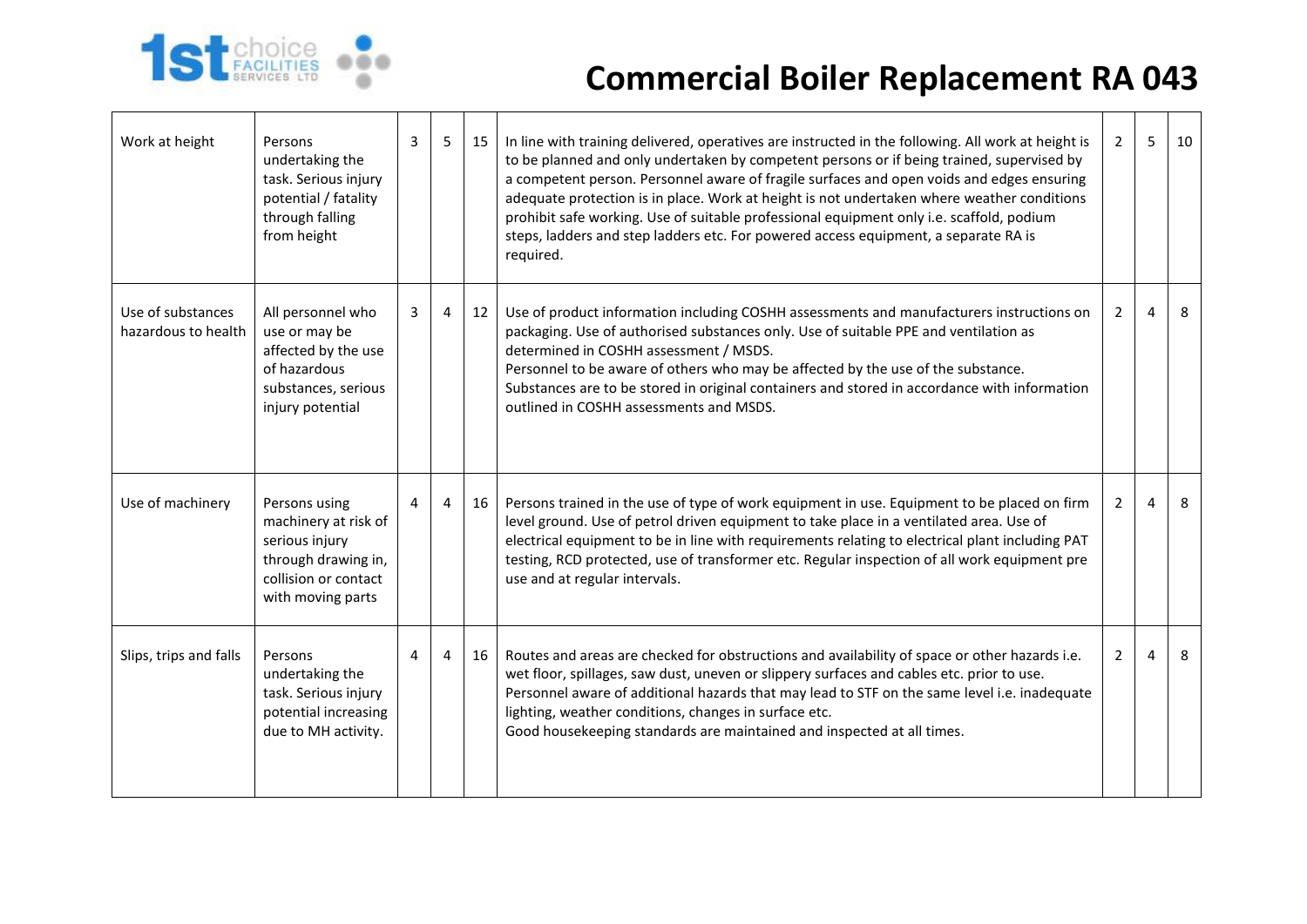

| Fire / explosion                                                          | All persons on site<br>and others who<br>may be affected i.e.<br>emergency<br>personnel etc.<br>Potential for<br>fatalities.              | 4 | 5 <sub>1</sub> | 20 | Site specific emergency plan drawn up and communicated to all personnel. Engineers to<br>ensure that adequate extinguishers are in place and charged. Use of permit to work for hot<br>works required ensuring all control measures are in place and followed. Means of raising the<br>alarm in place. Continual monitoring.                                                                                                                                       | $\mathbf{1}$   | 5 | 5  |
|---------------------------------------------------------------------------|-------------------------------------------------------------------------------------------------------------------------------------------|---|----------------|----|--------------------------------------------------------------------------------------------------------------------------------------------------------------------------------------------------------------------------------------------------------------------------------------------------------------------------------------------------------------------------------------------------------------------------------------------------------------------|----------------|---|----|
| <b>Electrical works</b>                                                   | Operatives and<br>others e.g. property<br>owners / users /<br>other trades etc.<br>Serious injury<br>potential / fire /<br>fatality etc.  | 3 | 5              | 15 | All electrical work is undertaken by competent electricians or if being trained, supervised by<br>a competent person. All electrical work is planned in advance and documented. Regular work<br>in progress inspections and testing is undertaken and recorded. All materials are purchased<br>through reputable suppliers. Suitable information, instruction and supervision is in place at<br>all times. Minor electrical tasks undertaken by competent persons. | 1              | 5 | 5. |
| Use of or working<br>in close proximity<br>to noise emitting<br>equipment | Personnel and<br>others working in<br>the vicinity of noise<br>emitting equipment<br>Potential for long /<br>short term hearing<br>damage | 5 | $\overline{4}$ | 20 | Personnel are required to maintain noise emitting equipment in an efficient condition.<br>Personnel are instructed in the use of sufficient PPE including the use, maintenance and<br>storage of supplied hearing protection including the requirement to wear PPE in designated<br>areas. Use of acoustic enclosures where practicable. Ensure that PPE is compatible with<br>other items and does not detract from other hazards.                                | $\overline{2}$ | 4 | 8  |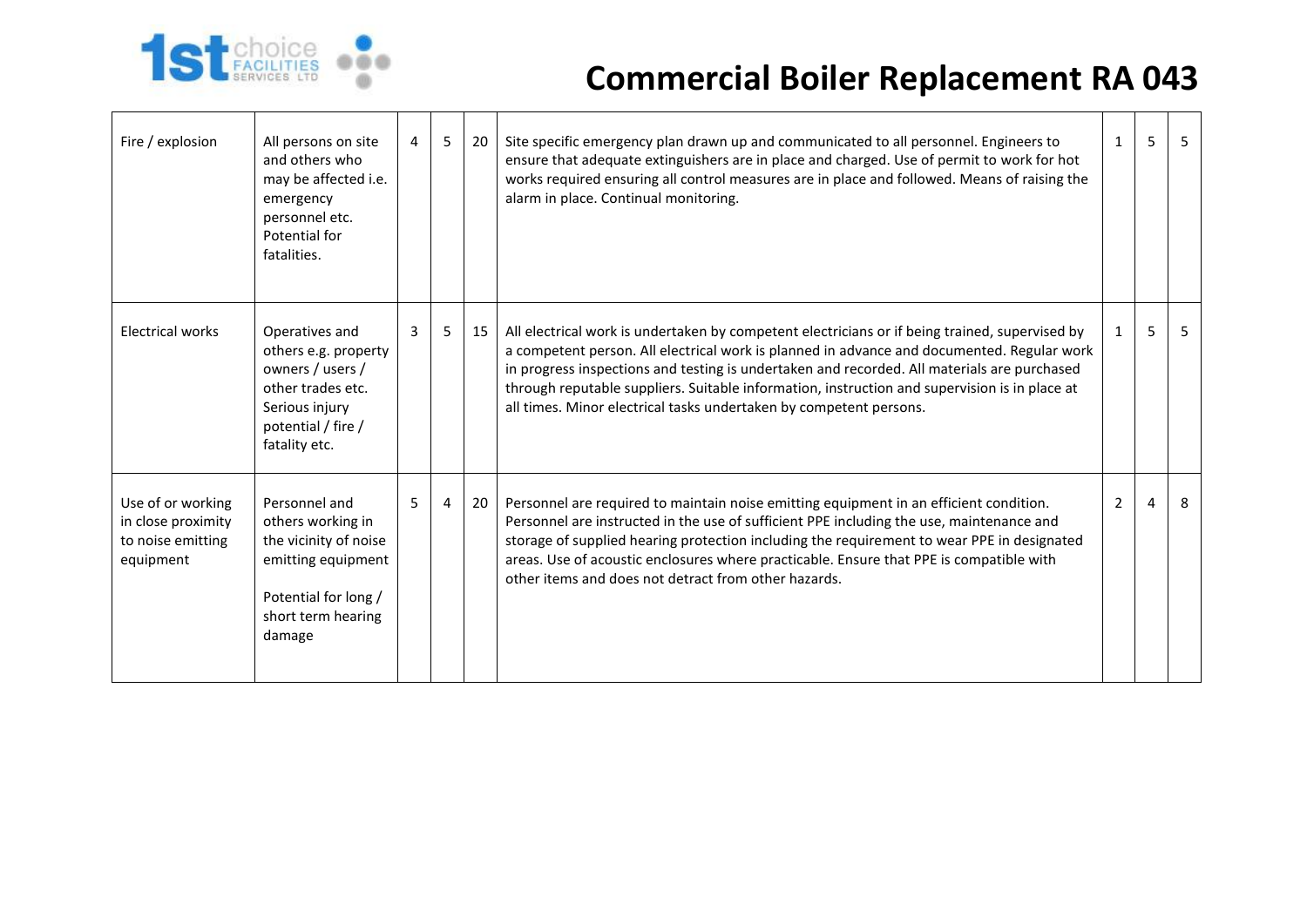

| Use of vibrating<br>equipment         | Personnel and<br>others working<br>with vibrating<br>equipment<br>Potential for long /<br>short term<br>musculoskeletal<br>damage i.e.<br>vibration white<br>finger.                                                             | 5 | $\overline{4}$ | 20 | The use of vibrating equipment is kept to a minimum through the use of best available<br>technology & task rotation SFARP. Where the use of such equipment is required, trigger<br>times are recorded and measured against guidance.<br>Personnel are required to report any effects from the use of vibrating machinery including<br>numbness and tingling in order for occupational health professionals to be consulted as may<br>be required.<br>Hand arm vibration requires that where exposure action level of 2.5m/s2 A (8) is evident,<br>suitable technical and organisational measures shall be put in place to reduce exposure<br>including assessing / using alternative equipment and / or task rotation. | $\overline{2}$                                                   | 4                | 8                |
|---------------------------------------|----------------------------------------------------------------------------------------------------------------------------------------------------------------------------------------------------------------------------------|---|----------------|----|------------------------------------------------------------------------------------------------------------------------------------------------------------------------------------------------------------------------------------------------------------------------------------------------------------------------------------------------------------------------------------------------------------------------------------------------------------------------------------------------------------------------------------------------------------------------------------------------------------------------------------------------------------------------------------------------------------------------|------------------------------------------------------------------|------------------|------------------|
| Lifting & use of<br>lifting equipment | Persons using lifting<br>machinery at risk of<br>serious injury<br>through drawing in,<br>collision, loss of<br>load or contact<br>with moving parts                                                                             | 4 | 5              | 20 | All works requiring the use of lifting equipment is to be planned taking into account size of<br>load, route, training requirements, lifting equipment and accessories. Only competent<br>persons allowed to undertake lifting operations in line with the specific lifting plan for the<br>task. All equipment to have in place a certificate of thorough examination dated within the<br>required time frames. Additional lifting accessories to be recorded on the lifting register and<br>checked at regular intervals. Continual monitoring.                                                                                                                                                                      | $\overline{2}$                                                   | 5                | 10               |
| Contact with<br>respirable dusts      | All persons<br>undertaking the<br>task and others i.e.<br>members of the<br>public, clients,<br>tenants and young<br>persons.<br>Potential for mild<br>irritation through<br>to long term<br>adverse health<br>effects including | 3 | 4              | 12 | All dust emitting operations are kept to a minimum with dust suppression employed as<br>determined the best option at the location of the works. All operatives to have in date<br>asbestos awareness training (refreshed annually) as a minimum.<br>In an enclosed area, the use of local exhaust ventilation is to be employed together<br>with additional controls as may be required.<br>The use of on tool extraction / collection with controls mounted onto or integrated<br>$\bullet$<br>into the hand-held tool to capture dust emissions.<br>Dusts may be dampened down using either water or a suitable surfactant. Damping<br>down of works is to be continuous for the time the tooling is in use.        | $\mathbf{1}$<br>$\overline{2}$<br>$\mathbf{1}$<br>$\overline{2}$ | 4<br>4<br>4<br>4 | 4<br>8<br>4<br>8 |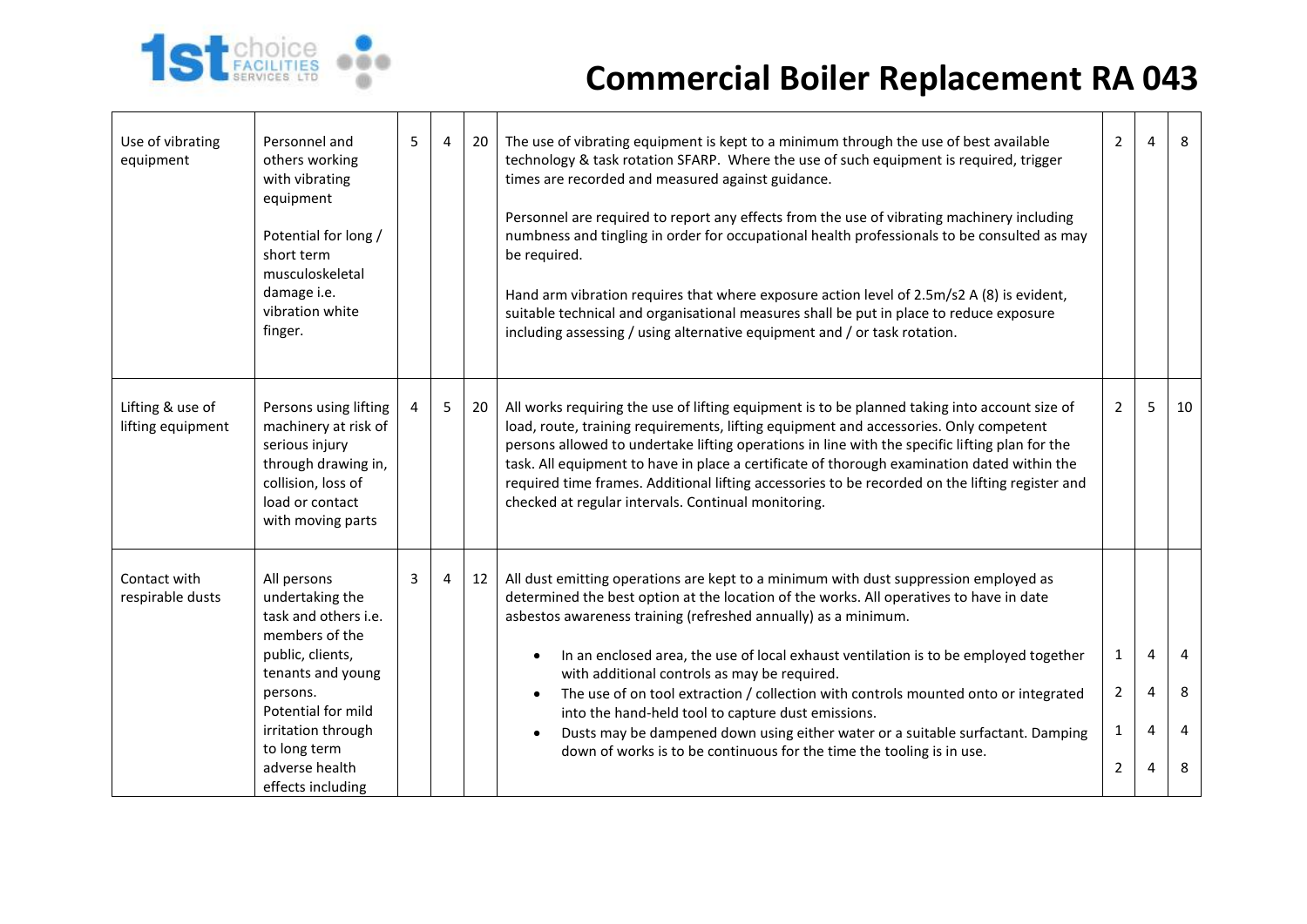

|                                                                        | cancers, silicosis,<br>COPD&<br>emphysema                                                                                |   |   |    | Use of suitable and sufficient PPE from FFP1 standard mask for general dusts<br>$\bullet$<br>through to powered masks or hoods. Operatives to undergo fit testing to ensure the<br>use of PPE is correct.<br>Operative training in hazards and control measures associated with certain dusts i.e.<br>silica and asbestos.<br>Wherever practicable, materials to be cut away from site and in a controlled<br>environment.                                                                                                                                                                                                                                                                                                                                                                                                                                                                                                                                                                                                                                                                                                                                                                                                                                                                                                                                                                                                                                                                                                                                                                                                                                                                                                          | $\overline{2}$<br>$\mathbf{1}$ | 4<br>4 | 8<br>4 |
|------------------------------------------------------------------------|--------------------------------------------------------------------------------------------------------------------------|---|---|----|-------------------------------------------------------------------------------------------------------------------------------------------------------------------------------------------------------------------------------------------------------------------------------------------------------------------------------------------------------------------------------------------------------------------------------------------------------------------------------------------------------------------------------------------------------------------------------------------------------------------------------------------------------------------------------------------------------------------------------------------------------------------------------------------------------------------------------------------------------------------------------------------------------------------------------------------------------------------------------------------------------------------------------------------------------------------------------------------------------------------------------------------------------------------------------------------------------------------------------------------------------------------------------------------------------------------------------------------------------------------------------------------------------------------------------------------------------------------------------------------------------------------------------------------------------------------------------------------------------------------------------------------------------------------------------------------------------------------------------------|--------------------------------|--------|--------|
| Discovery of or<br>damage to material<br>that may contain<br>asbestos. | Operatives /<br>engineers and<br>others who may be<br>affected.<br>Potential for<br>serious long-term<br>health problems | 3 | 4 | 12 | All personnel are trained in asbestos awareness as a minimum and follow advice given during<br>the training.<br>Prior to personnel undertaking any work where asbestos may be present, the asbestos<br>register shall be consulted. Where this is not available, a copy is to be requested from the<br>client. Likely locations include pipework, flues, decorative textured coatings etc.<br>Personnel are not permitted to undertake any works involving asbestos containing material<br>unless trained in the correct procedures.<br>Should any person come across any suspected asbestos containing material (ACM) they must<br>stop work immediately and inform their line manager who should arrange for the client to be<br>informed of the situation and await further advice.<br>Should any person accidently disturb any ACM, they must stop work immediately and inform<br>their line manager of the situation. They will then complete the decontamination procedure<br>as outlined in training and await further advice.<br>Should an incident occur in an occupied premise, they shall close off the area without<br>alarming the occupier. All clothing is to be removed and bagged as hazardous waste. Where<br>possible the operative is to shower to remove any fibres, where this is not possible, they will<br>wipe themselves down with a damp rag which is to be placed in the same bag as the<br>contaminated clothing as per training given & in line with EM7 / EM8 asbestos essentials.<br>Any operative involved in an incident is to complete an accident / incident report form,<br>following this they will be given further advice about informing their GP of the suspected<br>contact with an ACM. | $\overline{2}$                 | 4      | 8      |